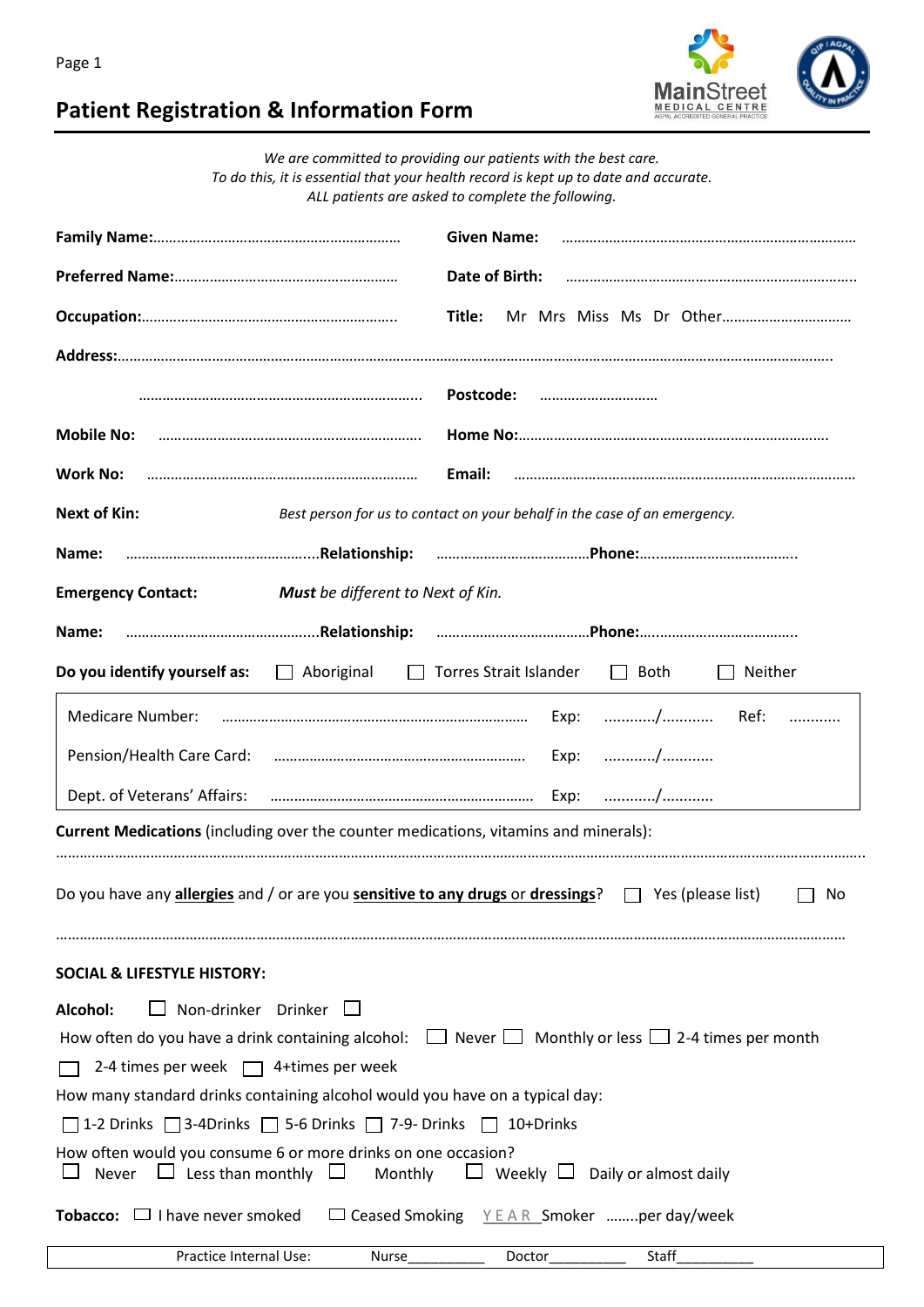



## **Patient Registration & Information Form (continued)**

| How many days per week do you usually do 10 minutes of VIGOROUS physical activity? Eg: Running, Swimming,<br>Aerobics, tennis, bike riding |                                      |
|--------------------------------------------------------------------------------------------------------------------------------------------|--------------------------------------|
| $\Box$ 1 Day $\Box$ 2 Days $\Box$ 3 Days $\Box$ 4 Days $\Box$ 5 Days $\Box$ 6 Days $\Box$ 7 Days $\Box$ Never                              |                                      |
| How many days per week do you usually do 20 minutes of VIGOROUS physical activity? Eg: Running, Swimming,<br>Aerobics, tennis, bike riding |                                      |
| $\Box$ 1 Day $\Box$ 2 Days $\Box$ 3 Days $\Box$ 4 Days $\Box$ 5 Days $\Box$ 6 Days $\Box$ 7 Days $\Box$ Never                              |                                      |
| <b>YOUR HEALTH HISTORY:</b><br>Height:  cms<br>Weight:  kgs Waist measurement:  cms                                                        |                                      |
| If 50 years or older, have you had a test as part of the National Bowel Cancer Screening Program?                                          |                                      |
| Yes<br>$\mathbf{L}$<br>$\Box$<br><b>No</b>                                                                                                 |                                      |
| Do you suffer from, or are you affected by, any of the following?:                                                                         |                                      |
| <b>Diabetes:</b><br>$\Box$<br>Yes<br>No                                                                                                    | <b>Chronic Illness:</b><br>Yes<br>No |
| Asthma:<br>$\Box$ Yes<br>No                                                                                                                | <b>Hypertension:</b><br>No<br>Yes    |
| Other:                                                                                                                                     |                                      |
| <b>PAST OPERATIONS</b>                                                                                                                     |                                      |
| Details:<br>Date:<br>                                                                                                                      |                                      |
| Details:<br>Date:                                                                                                                          |                                      |
|                                                                                                                                            |                                      |
| <b>FEMALES:</b><br>When did you last have a:                                                                                               |                                      |
| $\Box$ Not Sure<br><b>Pap Smear:</b><br>Date:                                                                                              | $\Box$ Never                         |
| Not Sure<br><b>Breast Check:</b><br>Date:                                                                                                  | $\Box$ Never                         |
| Not Sure<br>Mammogram:<br>Date:                                                                                                            | $\Box$ Never                         |
| FAMILY HISTORY: Please list any members of your family who havebeen diagnosed with, or suffered from:                                      |                                      |
| Diabetes:<br>Yes                                                                                                                           |                                      |
| $\Box$ Yes<br>Asthma:                                                                                                                      |                                      |
| $\Box$ Yes<br><b>Heart Disease:</b>                                                                                                        |                                      |
| Cancer (please state type):                                                                                                                |                                      |
| Other:<br>Yes                                                                                                                              |                                      |
| Practice Internal Use:<br><b>Nurse</b>                                                                                                     | Staff<br>Doctor                      |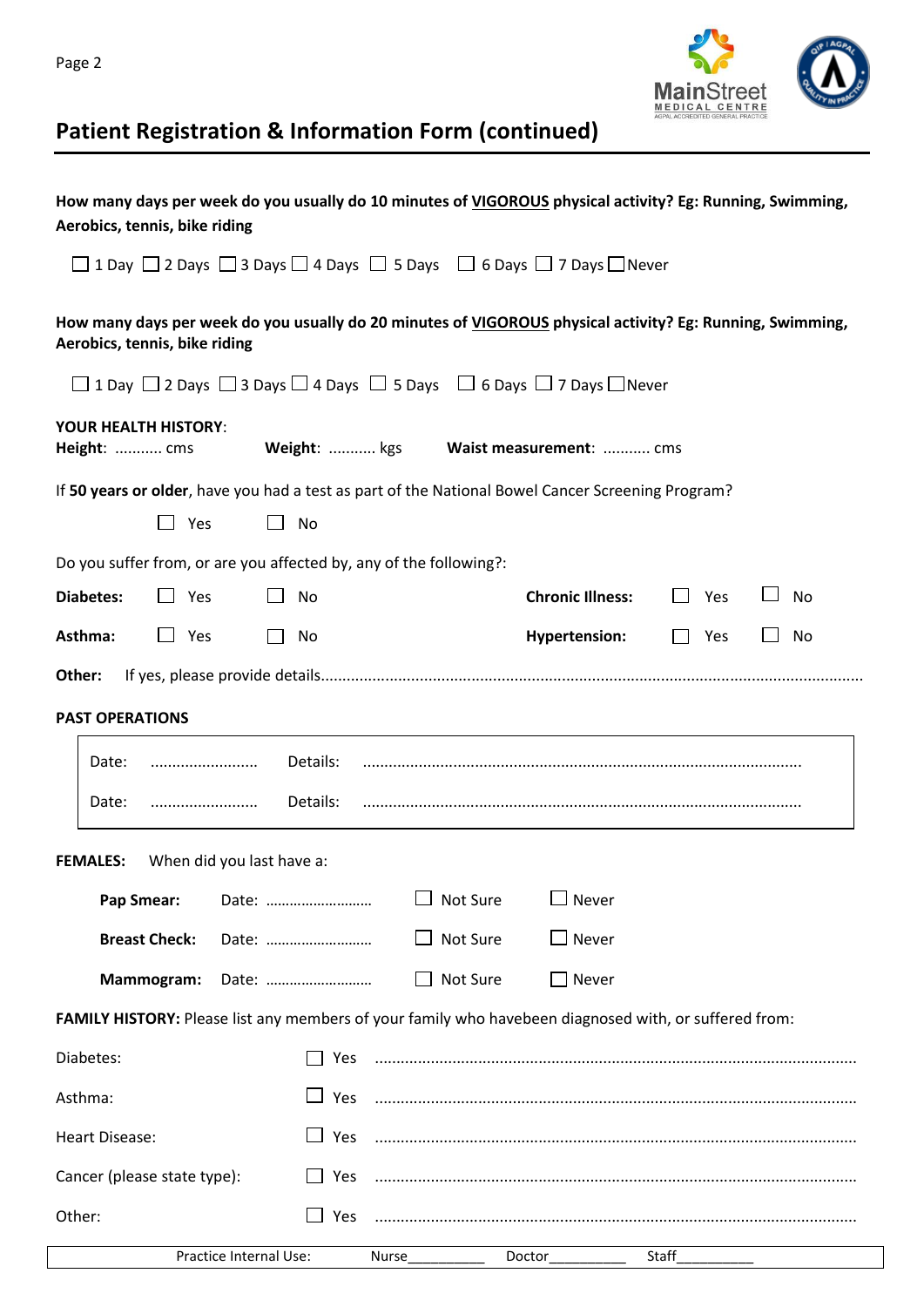### **Patient Registration & Information Form (continued)**



#### **CHILDREN'S IMMUNISATIONS:**

If completing this form for a child, are their immunisations up to date?  $\Box$  Yes  $\Box$  No

#### **IMMUNISATIONS:**

An up to date record of your current immunisation status is valuable medical information.

| Tetanus                | Pneumococcal              | Any other relevant immunisations |
|------------------------|---------------------------|----------------------------------|
| Flu                    | <b>Measles</b>            | you may have had                 |
| Hepatitis A $(1 \& 2)$ | Hepatitis B $(1, 2 \& 3)$ |                                  |
| Gardasil (1, 2 & 3)    | Polio                     |                                  |
|                        |                           |                                  |

Prior to attending your appointment, if possible, please check if you have this information. If so, it would be greatly appreciated if you could bring it with you or discuss it with our practice nurse.

#### **Reminder Systems:**

- The practice routinely sends SMS appointment reminders to patients. *If you do NOT wish to have reminders sent, please advise our reception/nursing staff.*
- Our practice provides our patients with preventative care and early case detection reminders. e.g., immunisations and pap smears.

*If you do NOT wish to receive such reminders, please advise our reception/nursing staff.*

**Is there any other information that you believe we should know that may affect or have an influence on the medical treatment / advice you will be provided with?**

If **Yes**, please provide details ......................................................................................................................................... ............................................................................................................................................................................................ ............................................................................................................................................................................................ ............................................................................................................................................................................................ ............................................................................................................................................................................................

| Signature of Patient/Guardian: | valo |  |
|--------------------------------|------|--|
|                                | .    |  |

**Thank you for providing us with this information which will allow us to provide you with a high standard of medical care.**

| <b>1</b><br>1.0.0000<br>Use.<br>uce .<br>∴ or<br>ti i i di<br>1111<br>. a . | - Nurs<br>. | ---- | $-+$<br>. |
|-----------------------------------------------------------------------------|-------------|------|-----------|
|-----------------------------------------------------------------------------|-------------|------|-----------|